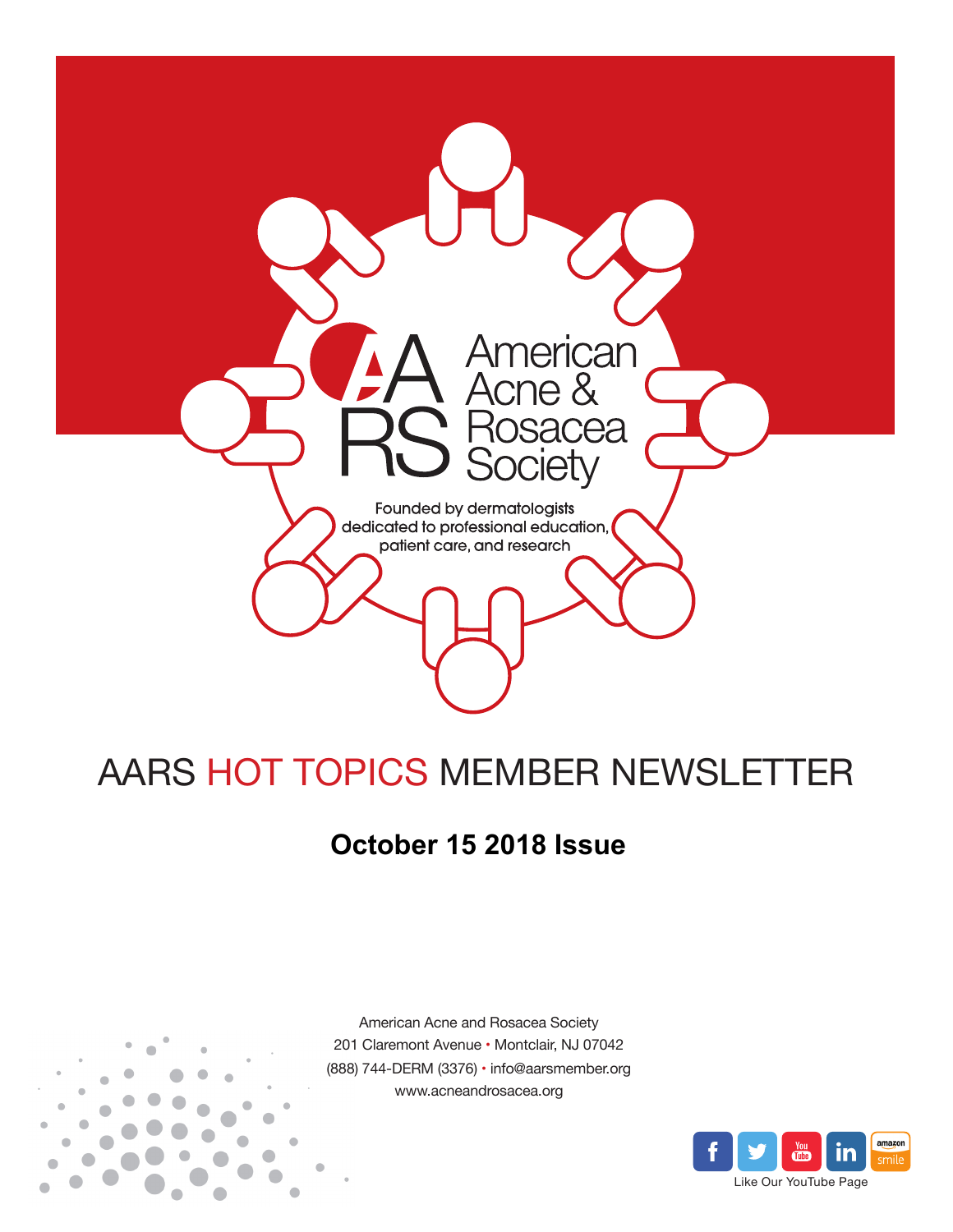

American Acne & Rosacea Society Member Newsletter | www.acneandrosacea.org

### **TABLE OF CONTENTS**

#### **Industry News**

#### **New Medical Research**

[The assessment of the effects of the combination of microdermabrasion.](#page-3-0)..............3 [Demographic and clinical features of hidradenitis suppurativa in Korea.](#page-3-1).................3 [Brimonidine displays anti-inflammatory properties in the skin](#page-4-0) ..................................4 [Comparative efficacy of short-pulsed intense pulsed light and pulsed dye laser.](#page-4-1).....4 [Estimated cost efficacy of US Food and Drug Administration approved treatments.](#page-4-2)4 [Licochalcone A attenuates acne symptoms mediated by suppression.](#page-5-0)....................5 [Improvement of dermal delivery of tetracycline using vesicular nanostructures](#page-5-1) .......5 [Inhibitory effects of Euphorbia supina on Propionibacterium acnes-induced skin](#page-6-0) ....6 [Low-dose blue light irradiation enhances the antimicrobial activities.](#page-6-1).......................6 [Comparative analyses of biofilm formation among different Cutibacterium](#page-7-0) acnes....7

### **Clinical Reviews**

| Acute localised exanthematous pustulosis due to metronidazole 8                  |  |
|----------------------------------------------------------------------------------|--|
| Long-term clinical safety of clindamycin and rifampicin combination 8            |  |
| Host-microbiome interactions and recent progress into understanding the biology8 |  |
| Trends in utilization of topical medications for treatment of rosacea in the US9 |  |
| Overall and subgroup prevalence of acne vulgaris among patients with HS  10      |  |

### **Patient Communication / Counseling**



*We encourage you to invite your colleagues and patients to get active in the American Acne & Rosacea Society! Visit www.acneandrosacea.org to become member and donate now on www.acneandrosacea.org/ donate to continue to see a change in acne and rosacea.*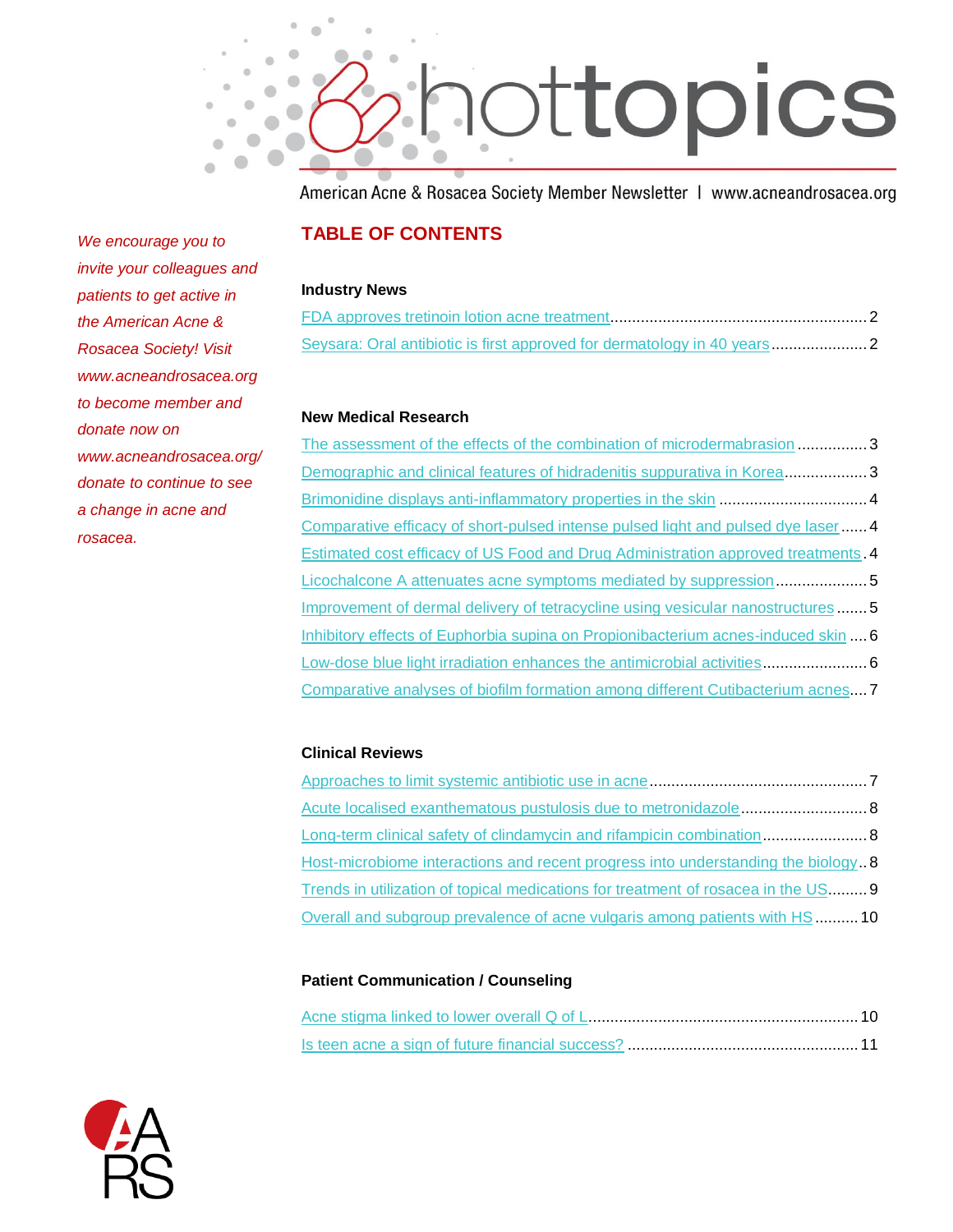### **Industry News**

<span id="page-2-0"></span>**FDA approves tretinoin lotion acne treatment.** Dermatology Times Staff, Oct 3, 2018. Volume: 39 Issue: 10. <http://www.dermatologytimes.com/acne/fda-approves-tretinoin-lotion-acne-treatment>

The U.S. Food and Drug Administration has approved Ortho Dermatologic's new drug application for Altreno (tretinoin 0.05 percent) lotion for the treatment of acne vulgaris. Approved for use in patients ages nine and older, the formulation is the first of its kind in a lotion, according to a company news release. It is expected to be on the market by the fourth quarter of 2018. Noting that retinoids often result in skin irritation, physicians stated that the new lotion provides an attractive option for many patients suffering from acne. "With the efficacy expected from a retinoid plus a proven tolerability profile, Altreno will be an ideal choice for many of my patients," Joshua Zeichner, M.D., director of Cosmetic and Clinical Research in Dermatology at Mount Sinai Hospital, New York City, commented in the news release. Ortho Dermatologics states the lotion spreads easily and is quickly absorbed by the skin. In two multicenter, randomized, double-blind, vehicle-controlled phase 3 studies of 1,640 patients, Altreno demonstrated statistically significant reductions in inflammatory and noninflammatory lesions compared to vehicle. At week 12, 16.5 percent and 19.8 percent of patients in trials 1 and 2, respectively, demonstrated treatment success of at least a 2- grade improvement in global severity by Evaluator Global Severity Scores, compared to 6.9 percent and 12.5 percent with vehicle. Skin dryness, swelling, irritation, peeling and pain was reported by fewer than 4 percent of patients. "FDA approval of Altreno builds upon our strong acne portfolio, providing physicians and patients a trusted retinoid in a lotion formulated to enhance the user's experience with the inclusion of moisturizing attributes of hyaluronic acid, glycerin and collagen," stated Ortho Dermatologics President Bill Humphries.

<span id="page-2-1"></span>**Seysara: Oral antibiotic is first approved for dermatology in 40 years.** DermWire, Practical Dermatology. Tuesday, October 02, 2018. [http://practicaldermatology.com/dermwire/2018/10/02/seysara-oral-antibiotic-is-first](http://practicaldermatology.com/dermwire/2018/10/02/seysara-oral-antibiotic-is-first-approved-for-dermatology-in-40-years)[approved-for-dermatology-in-40-years](http://practicaldermatology.com/dermwire/2018/10/02/seysara-oral-antibiotic-is-first-approved-for-dermatology-in-40-years)

Seysara (sarecycline), a new, first in class tetracycline-derived oral antibiotic, is now approved for the treatment of inflammatory lesions of non-nodular moderate to severe acne vulgaris in patients 9 years of age and older. Almirall, which recently acquired Seysara from Allergan, plans to launch the drug in January 2019. Seysarais an oral tablet that is taken once daily with or without food. It has proven significant reduction of inflammatory lesions as early as three weeks after start of treatment and is generally safe and well tolerated. "As dermatologists we are always seeking ways to improve the management of our patients' disease. The results of the studies are encouraging, with statistically significant efficacy vs placebo as early as 3 weeks. I'm looking forward to having this as an option for my patients when it becomes available in 2019," says Leon Kircik, MD, who participated in clinical trials for Seysara. With the approval of Seysara and its upcoming launch, Almirall says it will consolidate and reinforce its presence in the US, offering top dermatological products in the world's biggest market. Seysara is expected to reach peak sales of \$150- 200 Million.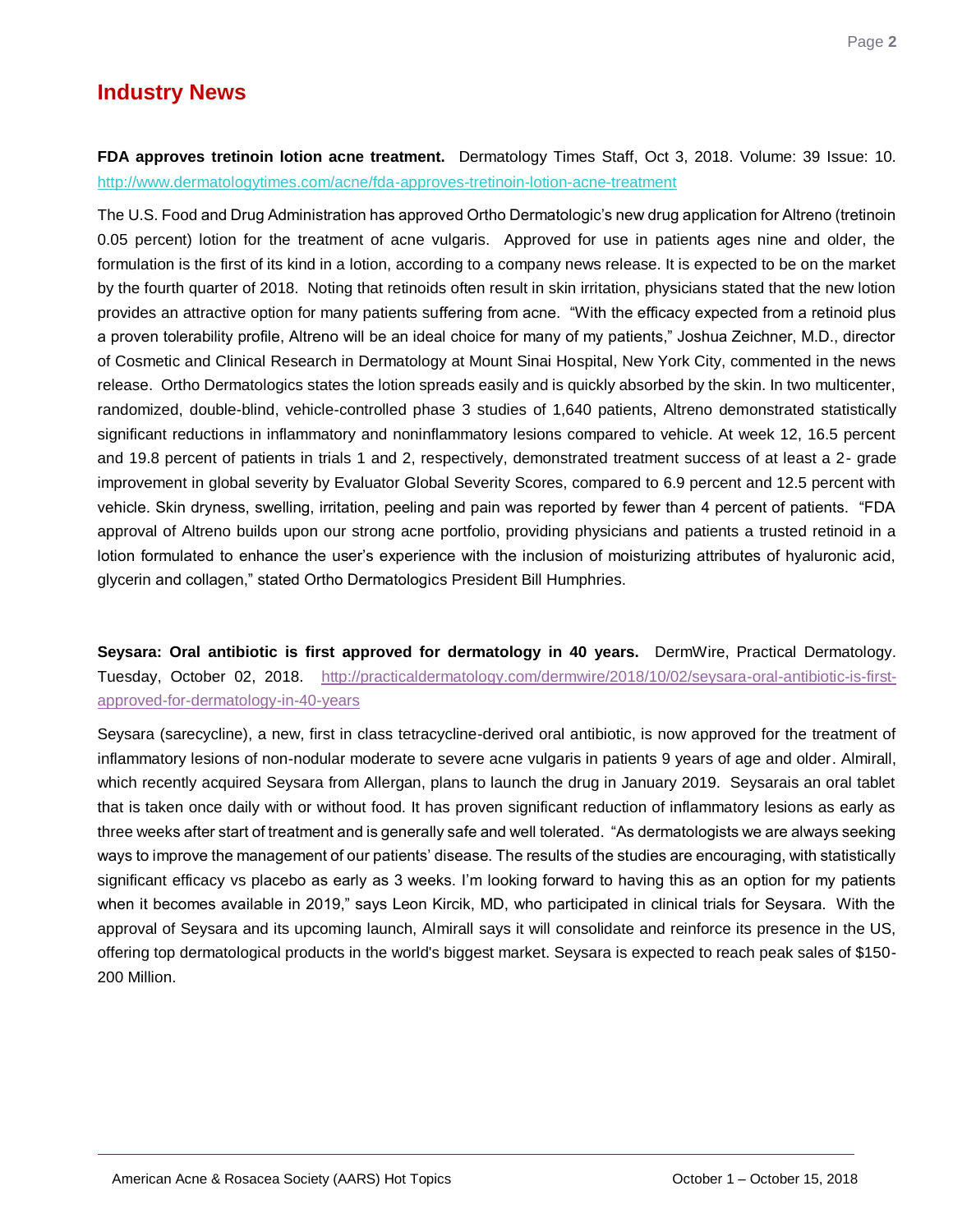### **New Medical News**

<span id="page-3-0"></span>**The assessment of the effects of the combination of microdermabrasion and cavitation peeling in the therapy of seborrhoeic skin with visible symptoms of acne punctata.** Kołodziejczak A, Wieczorek A, Rotsztejn H. J Cosmet Laser Ther. 2018 Oct 9:1-5. doi: 10.1080/14764172.2018.1525751. [Epub ahead of print]. <https://www.ncbi.nlm.nih.gov/pubmed/30300026>

Objective: The aim of this study was to assess objectively the effects of the combination of corundum microdermabrasion and cavitation peeling in the therapy of seborrheic skin with visible symptoms of acne punctata. Material and methods: The study involved a group of nine women. A series of six treatments with the combination of microdermabrasion and cavitation peeling were performed within facial skin at 10-14 days intervals. Corneometric measurements examining skin hydration level and sebumetric measurements analyzing skin sebum level were made before the series of treatments and after second, fourth and sixth procedure in five facial areas. Clinical assessment of the efficacy of the therapy was performed on the basis of photographic documentation (Fotomedicus). Anonymous questionnaires were used in order to evaluate patients' satisfaction rate. Results: Statistically significant improvement in skin sebum level was observed in all examined areas (forehead  $p = 0.002$ ; nose  $p = 0.001$ , chin  $p = 0.01$ , left cheek  $p = 0.009$ , right cheek  $p = 0.007$ ). In case of skin hydration, significant improvement was found only in the area of chin ( $p = 0.03$ ). 78% of participants estimated that the improvement was in the range of 55-70%, while 22% of participants of 75-100%. The reduction in the amount and visibility of comedones and pimples were demonstrated on the basis of questionnaire and photographic documentation. Conclusions: Combined microdermabrasion and cavitation peeling treatments improve the condition of seborrheic skin.

<span id="page-3-1"></span>**Demographic and clinical features of hidradenitis suppurativa in Korea.** Yang JH, Moon J, Kye YC, et al. J Dermatol. 2018 Oct 8. doi: 10.1111/1346-8138.14656. [Epub ahead of print] <https://www.ncbi.nlm.nih.gov/pubmed/30294846>

Hidradenitis suppurativa (HS) is a chronic, relapsing, inflammatory skin disorder. Although several epidemiological studies have been conducted in Western countries, such data regarding Asian populations are scarce. In this study, we sought to investigate the demographic and clinical features of HS in Korea. A total of 438 patients, diagnosed with HS from May 2007 to April 2017, were enrolled and the electronic medical record of each patient was reviewed. Male patients were predominant with a male:female ratio of 2.5:1. Mean age of disease onset was 23.9 years and most patients had no family history. The most frequently affected area was the buttocks, followed by axillae and groin. Acne and diabetes mellitus were the most prevalent associated diseases and no patients with inflammatory bowel diseases were observed. In the univariable analysis, male patients had severe diseases compared with females with an odds ratio (OR) of 1.790. Two or more affected body regions were associated with HS severity with an OR of 1.693. While involvement of the perineum (OR, 4.067) and buttocks (OR, 1.471) tended to be associated with increased severity of the disease, the inguinal area (OR, 0.620) showed a tendency to be inversely associated with the severity. In multivariable analysis, identified risk factors were the involvement of the perineum (OR, 3.819) and buttocks (OR, 2.288). Smoking status and high body mass index seemed to be associated with more severe diseases. Our results will provide clinical characteristics of HS patients in Asia and help to broaden understanding of HS.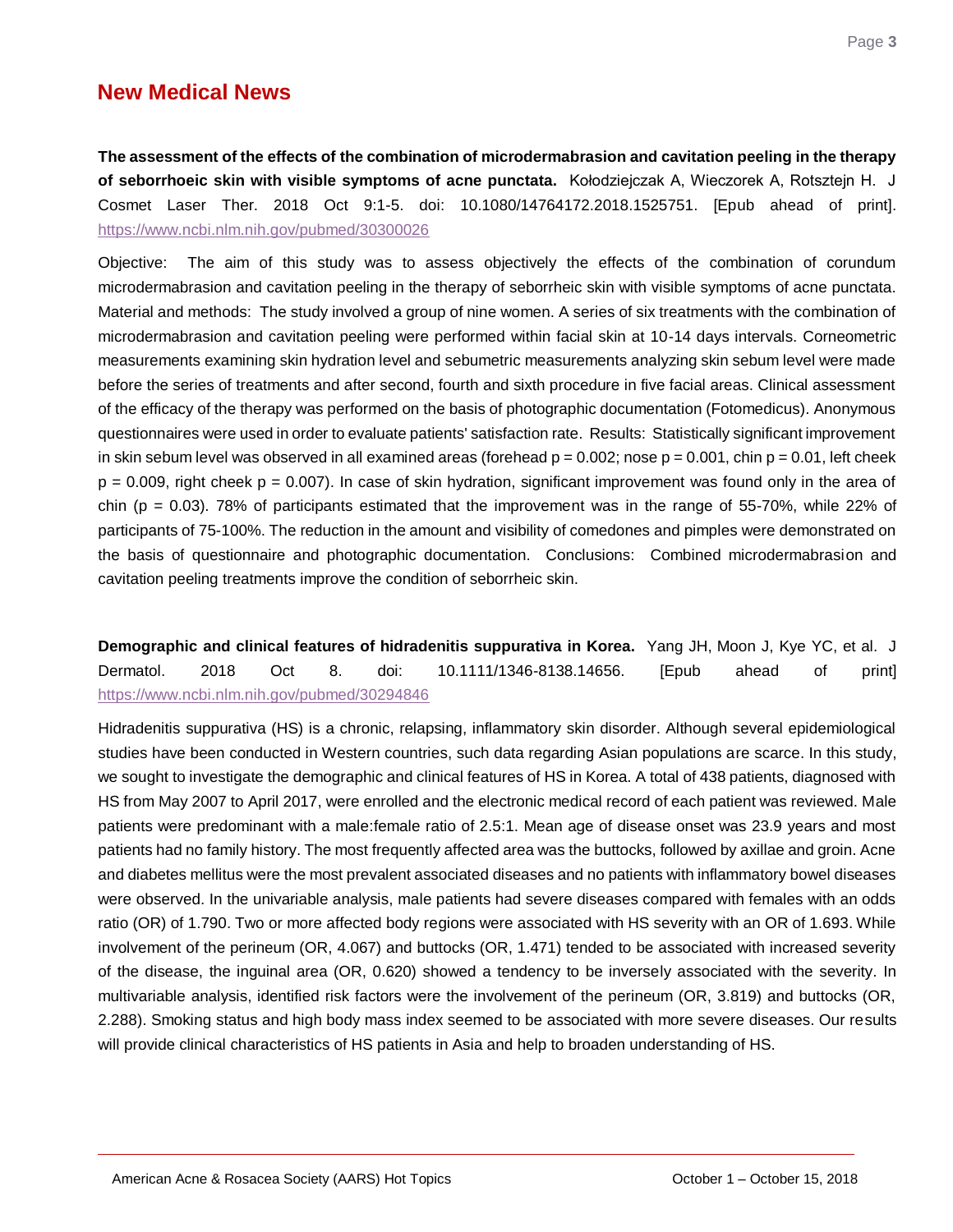<span id="page-4-0"></span>**Brimonidine displays anti-inflammatory properties in the skin through the modulation of the vascular barrier function.** Bertino B, Blanchet-Réthoré S, Thibaut de Ménonville S, et al. Exp Dermatol. 2018 Oct 5. doi: 10.1111/exd.13793. [Epub ahead of print].<https://www.ncbi.nlm.nih.gov/pubmed/30290018>

Background: Rosacea is a chronic inflammatory skin disease. Characteristic vascular changes in rosacea skin include enlarged, dilated vessels of the upper dermis and blood flow increase. Brimonidine is approved for symptomatic relief of the erythema of rosacea. It acts by selectively binding to α2-adrenergic receptors present on smooth muscle in the peripheral vasculature, resulting in transient local vasoconstriction. Objectives: To provide further evidence of the anti-inflammatory potential of brimonidine across preclinical models of skin inflammation and its ability to decrease the neutrophil infiltration in human skin after ultraviolet light exposure. Methods: The antiinflammatory properties of brimonidine through modulation of the vascular barrier function were assessed using in vivo neurogenic vasodilation and acute inflammatory models and a well-described in vitro transmigration assay. A clinical study assessed the neutrophil infiltration in human skin after exposure to UV in 37 healthy Caucasian male subjects. Results: In vitro, brimonidine affects the transmigration of human neutrophils through the endothelial barrier by modulating adhesion molecules. In vivo, in the mouse, topical treatment with brimonidine, used at a vasoconstrictive dose, confirmed its anti-inflammatory properties and prevented leukocyte recruitment (rolling and adhesion) mediated by endothelial cells. Topical pre-treatment with brimonidine tartrate 0.33% gel once a day for four days significantly prevented neutrophil infiltration by 53.9% in human skin after exposure to UV light. Conclusion: Results from in vitro, in vivo and from a clinical study indicate that brimonidine impacts acute inflammation of the skin by interfering with neurogenic activation and/or recruitment of neutrophils.

<span id="page-4-1"></span>**Comparative efficacy of short-pulsed intense pulsed light and pulsed dye laser to treat rosacea.** Kim BY, Moon HR, Ryu HJ. J Cosmet Laser Ther. 2018 Oct 4:1-6. doi: 10.1080/14764172.2018.1528371. [Epub ahead of print] [https://www.ncbi.nlm.nih.gov/pubmed/302855 06](https://www.ncbi.nlm.nih.gov/pubmed/302855%2006)

Background: Laser and light-based therapies have often been used successfully to treat rosacea. Recently, shortpulsed intense pulsed light (IPL) that emitted pulse durations down to 0.5 ms was found to be effective for rosacea treatment. Objective: This study evaluated the efficacy of short-pulsed IPL in the treatment of rosacea compared with pulsed dye laser (PDL) using same pulse duration and fluence. Materials and methods: Nine patients with rosacea were enrolled in a randomized, split-face trial. Each treatment consisted of four sessions at three-week intervals and followed up until three weeks after the last treatment. Efficacy was assessed by erythema, melanin index, physician's subjective evaluation, and patient's satisfaction. Results: The mean change in erythema index was -4.93  $\pm$  1.59 for the short-pulsed IPL group and -4.27  $\pm$  1.23 for the PDL group. The mean change in melanin index was -2.52  $\pm$  2.45 for the short-pulsed IPL group and -1.95  $\pm$  1.41 for the PDL group. There was no significant difference in either melanin or erythema index between short-pulsed IPL and PDL treatments, and there were no noticeable adverse events. Conclusions: There was no significant difference between PDL and short-pulsed IPL treatment using the same energies and pulse. Both PDL and short-pulsed IPL were satisfactory and safe for rosacea treatment.

<span id="page-4-2"></span>**Estimated cost efficacy of US Food and Drug Administration approved treatments for acne.** Tassavor M, Payette MJ. Dermatol Ther. 2018 Oct 4:e12765. doi: 10.1111/dth.12765. [Epub ahead of print]. <https://www.ncbi.nlm.nih.gov/pubmed/30288869>

Background: Standard of practice in patients with acne is generally to attempt topical and oral therapies, often in a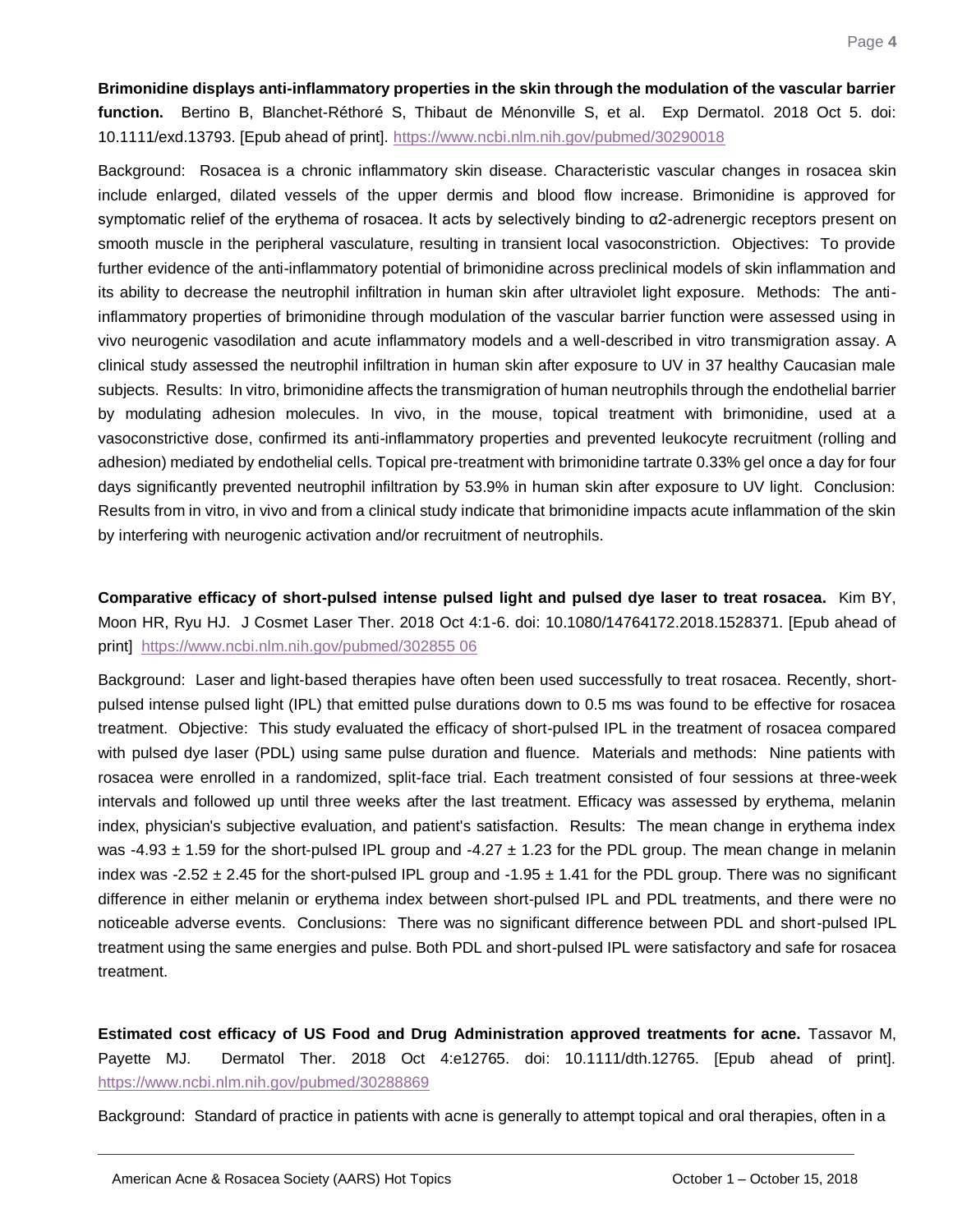stepwise manner, before isotretinoin. Objective: To estimate the cost efficacy of US Food and Drug Administration approved treatments to facilitate comparison of therapeutic options, specifically against isotretinoin. Methods: Drug costs were obtained from the National Average Drug Acquisition Cost database maintained by the US Centers for Medicare & Medicaid Services (CMS). Laboratory fees were obtained from the CMS as well. Office fees are standard at our university. Cost calculations were standardized to seven months of treatment because this is when isotretinoin patients will have achieved the upper end of their weight-based cumulative dose. Results: Median prices for six classes of medications were calculated. Spironolactone was \$350. Oral antibiotics were \$501. Topical antibiotics were \$920. Topical retinoids were \$1,805. Topical combination antibiotics were \$2,282. Topical combination antibiotics and retinoids were \$3,770. The median cost for isotretinoin in males and females were \$3,227 and \$3,806 respectively. Conclusion: Our study provides meaningful cost efficacy data that may influence treatment selection. Isotretinoin can be more cost effective in moderate to severe acne, particularly over extended treatment periods.

[Download Reference Document](http://files.constantcontact.com/c2fa20d1101/5ee57304-d9a7-48df-8582-4396aa50e700.pdf)

<span id="page-5-0"></span>**Licochalcone A attenuates acne symptoms mediated by suppression of NLRP3 inflammasome.** Yang G, Lee HE, Yeon SH, et al. Phytother Res. 2018 Oct 3. doi: 10.1002/ptr.6195. [Epub ahead of print] <https://www.ncbi.nlm.nih.gov/pubmed/30281174>

Activation of the NACHT, LRR and PYD domains-containing protein 3 (NLRP3) inflammasome by Propionibacterium acnes (P. acnes) is critical for inducing inflammation and aggravating the development of acne lesions. We searched for available small-molecule inhibitors of the NLRP3 inflammasome that could be topically administered for the treatment of acne. We found that licochalcone A, a chalconoid isolated from the root of Glycyrrhiza inflate, was an effective inhibitor for P. acnes-induced NLRP3 inflammasome activation. Licochalcone A blocked P. acnes-induced production of caspase-1(p10) and IL-1β in primary mouse macrophages and human SZ95 sebocytes, indicating the suppression of NLRP3 inflammasome. Licochalcone A suppressed P. acnes-induced ASC speck formation and mitochondrial reactive oxygen species. Topical application of licochalcone A to mouse ear skin attenuated P. acnesinduced skin inflammation as shown by histological assessment, ear thickness measurement, and inflammatory gene expression. Licochalcone A reduced caspase-1 activity and IL-1β production in mouse ear injected with P. acnes. This study demonstrated that licochalcone A is effective in the control of P. acnes-induced skin inflammation as an efficient inhibitor for NLRP3 inflammasome. Our study provides a new paradigm for the development of anti-acne therapy via targeting NLRP3 inflammasome.

<span id="page-5-1"></span>**Improvement of dermal delivery of tetracycline using vesicular nanostructures.** Hasanpouri A, Lotfipour F, Ghanbarzadeh S, Hamishehkar H. Res Pharm Sci. 2018 Oct;13(5):385-393. doi: 10.4103/1735-5362.236831. <https://www.ncbi.nlm.nih.gov/pubmed/30271440>

The objective of this investigation was to study the potential use of nanoliposomes and nanotransfersomes in dermal delivery of tetracycline hydrochloride (TC) for acne treatment. Vesicular nanostructures were prepared by thin film hydration method and evaluated for their size, zeta potential, morphology, and entrapment efficiency. Minimal inhibitory concentration values of TC-loaded vesicles were evaluated and compared with TC aqueous solution against Staphylococcus epidermis. In vitro drug release and ex vivo drug permeation through the excised rat skin were performed to assess drug delivery efficiency. Particle size, zeta potential, and entrapment efficiency of prepared nanoliposomes and nanotransfersomes were found to be 75 and 78 nm, 17 and 7 mV, and 45 and 55%, respectively. Antimicrobial analysis indicated that there was no difference between vesicular formulations and aqueous solution of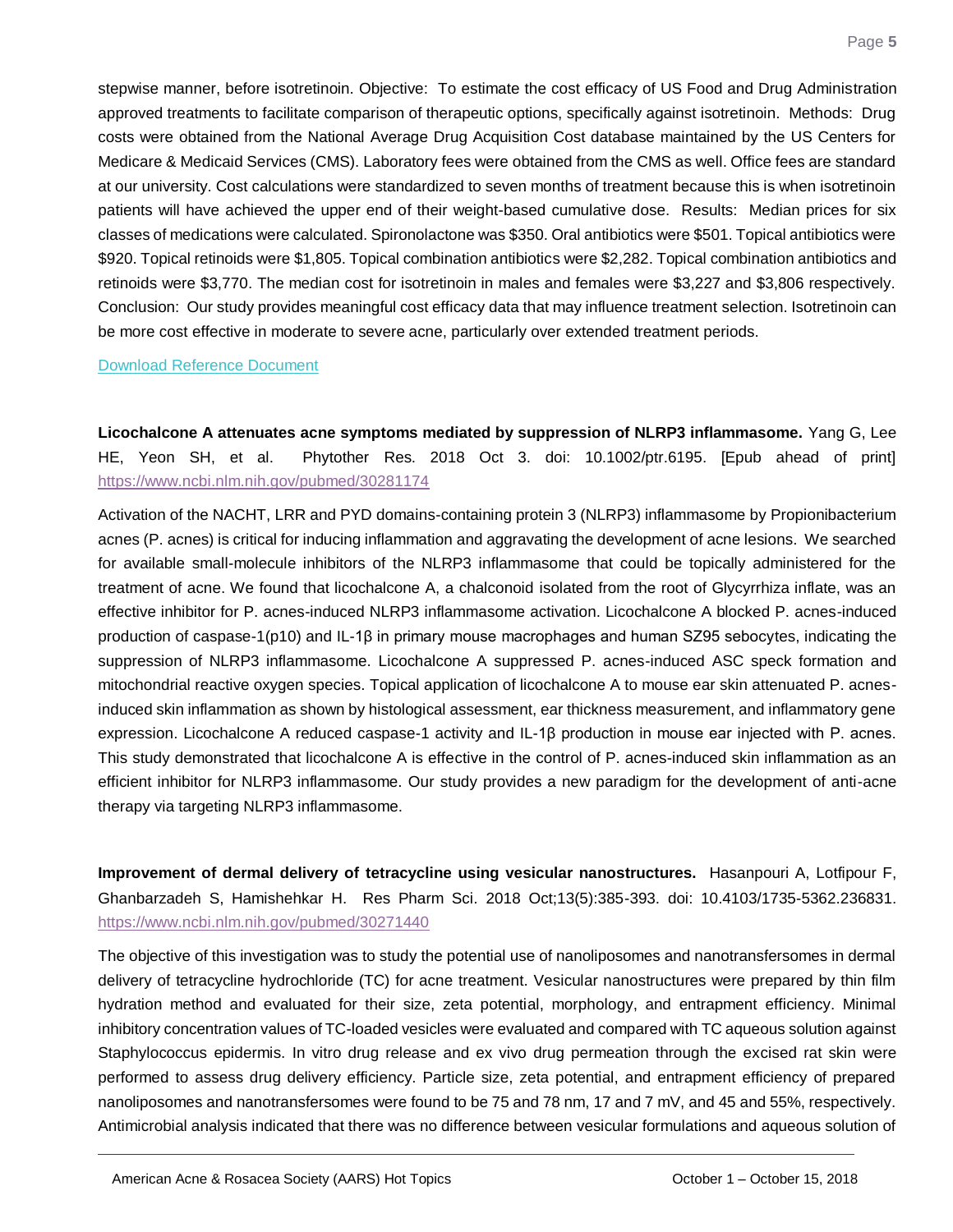TC. In vitro drug release study indicated that nanoliposomes could release TC 2.6 folds more than nanotransfersomes, and skin permeation study showed that the permeability of TC-loaded nanotransfersomes was 1.6 times higher than nanoliposomes which was also confirmed by fluorescence microscope imaging. These findings concluded that nanoliposomal and especially nanotransfersomal formulations could be proposed as the potential approach for better therapeutic performance of TC against acne.

#### [Download Reference Document](http://files.constantcontact.com/c2fa20d1101/2498e22c-fa0c-44e7-8b79-984cc6be1302.pdf)

<span id="page-6-0"></span>**Inhibitory effects of Euphorbia supina on Propionibacterium acnes-induced skin inflammation in vitro and in vivo.** Lim HJ, Jeon YD, Kang SH, et al. BMC Complement Altern Med. 2018 Sep 27;18(1):263. doi: 10.1186/s12906- 018-2320-8[. https://www.ncbi.nlm.nih.gov/pubmed/30261862](https://www.ncbi.nlm.nih.gov/pubmed/30261862)

Background: Euphorbia supina (ES) plant has been used as treatment for inflammatory conditions. The antibacterial effect and the anti-inflammatory mechanism of ES for Propionibacterium (P.) acnes-induced inflammation in THP-1 cells and acne animal model remain unclear. Therefore, the objective of the present study was to determine the antibacterial and anti-inflammatory activities of ES against P. acnes, the etiologic agent of skin inflammation. Method: The antibacterial activities of ES were tested with disc diffusion and broth dilution methods. Cytotoxicity of ES at different doses was evaluated by the MTT assay. THP-1 cells were stimulated by heat-killed P. acnes in the presence of ES. The pro-inflammatory cytokines and mRNA levels were measured by ELISA and real-time-PCR. MAPK expression was analyzed by Western blot. The living P. acnes was intradermally injected into the ear of BLBC/c mice. Subsequently, chemical composition of ES was analyzed by liquids chromatography-mass spectrometry (LC-MS). Result: ES had stronger antibacterial activity against P. acnes and inhibitory activity on lipase. ES had no significant cytotoxicity on THP-1 cells. ES suppressed the mRNA levels and production of IL-8, TNF-a, IL-1β in vitro. ES inhibited the expression levels of pro-inflammatory cytokines and the MAPK signaling pathway. Ear thickness and inflammatory cells were markedly reduced by ES treatment. Protocatechuic acid, gallic acid, quercetin, and kaempferol were detected by LC-MS analysis in ES. Conclusions: Our results demonstrate antibacterial and anti-inflammatory activities of ES extract against P. acnes. It is suggested that ES extract might be used to treatment anti-inflammatory skin disease.

### [Download Reference Document](http://files.constantcontact.com/c2fa20d1101/0a4a37ed-bd06-429c-b936-139616f9b21f.pdf)

<span id="page-6-1"></span>**Low-dose blue light irradiation enhances the antimicrobial activities of curcumin against Propionibacterium acnes.** Yang MY, Chang KC, Chen LY, Hu A. J Photochem Photobiol B. 2018 Sep 26;189:21-28. doi: 10.1016/j.jphotobiol.2018.09.021. [Epub ahead of print]<https://www.ncbi.nlm.nih.gov/pubmed/30273795>

Propionibacterium acnes (P. acnes) is an opportunistic infection in human skin that causes acne vulgaris. Antibiotic agents provide the effective eradication of microbes until the development of drug-resistant microbes. Photodynamic inactivation (PDI) is a non-antibiotic therapy for microbial eradication. In this study, the visible blue light (BL, λmax = 462 nm) was used to enhance the antimicrobial activities of curcumin, a natural phenolic compound. Individual exposure to curcumin or BL irradiation does not generate cytotoxicity on P. acnes. The viability of P. acnes was decreased significantly in 0.09 J/cm2 BL with 1.52 μM of curcumin. Furthermore, the low-dose blue light irradiation triggers a series of cytotoxic actions of curcumin on P. acnes. The lethal factors of photolytic curcumin were investigated based on the morphology of P. acnes by SEM and fluorescent images. The membrane disruption of microbes was observed on the PDI against P. acnes. Chromatography and mass spectrometry techniques were also used to identify the photolytic metabolites. Curcumin could be photolysed into vanillin through BL irradiation, which presents a strong linear relationship in quantitation. Because the safety of blue light in mammalian cell has been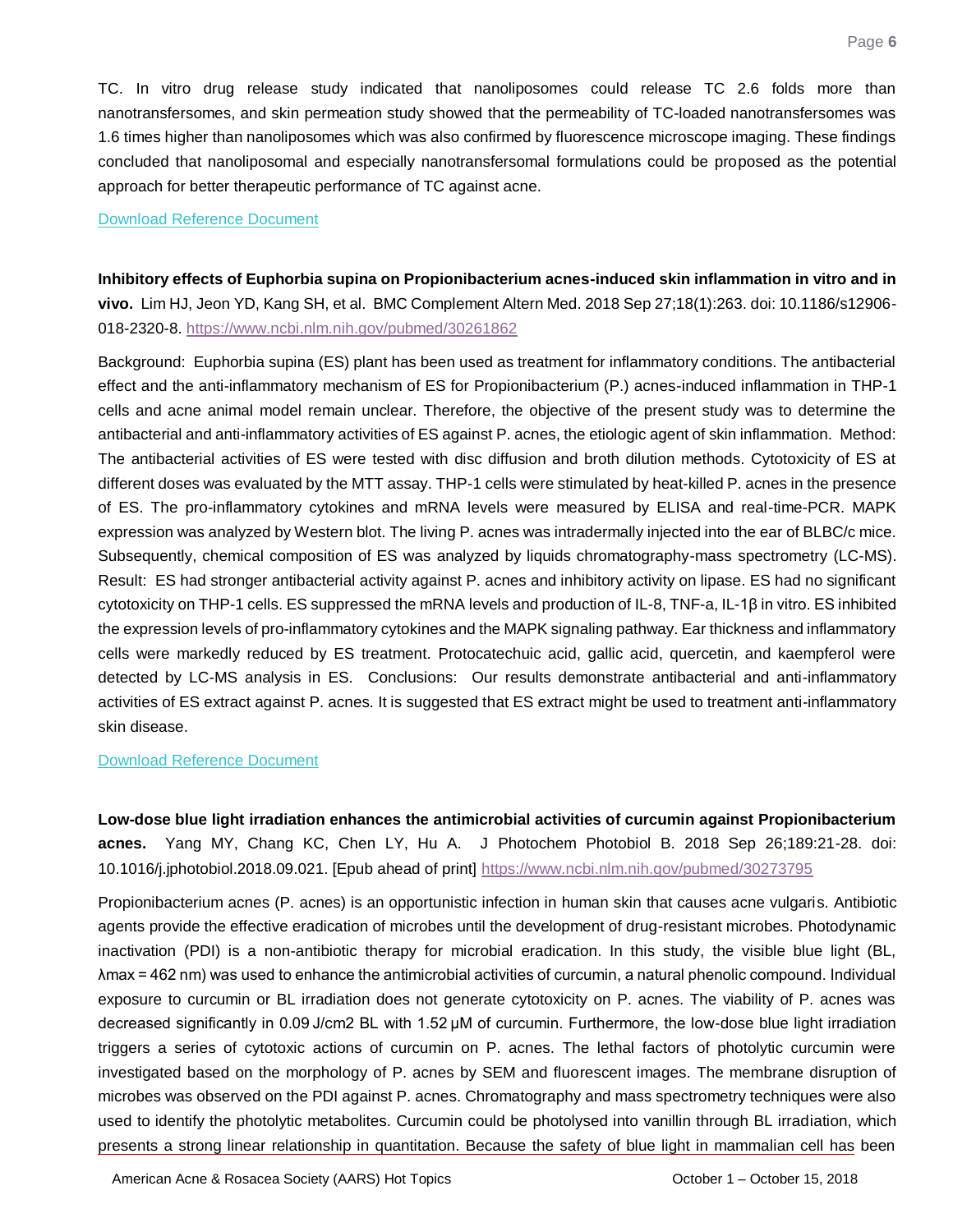proven, the photolytic curcumin treatment could support non-antibiotic therapy to eradicate P. acnes on clinical dermatology.

<span id="page-7-0"></span>**Comparative analyses of biofilm formation among different Cutibacterium acnes isolates.** Kuehnast T, Cakar F, Weinhäupl T, et al. Int J Med Microbiol. 2018 Sep 22. pii: S1438-4221(18)30056-0. doi: 10.1016/j.ijmm.2018.09.005. [Epub ahead of print]<https://www.ncbi.nlm.nih.gov/pubmed/30268774>

The Gram-positive anaerobic bacterium Cutibacterium acnes is a commensal of the human skin, but also an opportunistic pathogen that contributes to the pathophysiology of the skin disease acne vulgaris. Moreover, C. acnes, in addition to other skin-colonizing bacteria such as S. epidermidis and S. aureus, is an emerging pathogen of implantassociated infections. Notably, C. acnes isolates exhibit marked heterogeneity and can be divided into at least 6 phylotypes by multilocus sequence typing. It is becoming increasingly evident that biofilm formation is a relevant factor for C. acnes virulence, but information on biofilm formation by diverse C. acnes isolates is limited. In this study we performed a first comparative analysis of 58 diverse skin- or implant-isolates covering all six C. acnes phylotypes to investigate biofilm formation dynamics, biofilm morphology and attachment properties to abiotic surfaces. The results presented herein suggest that biofilm formation correlates with the phylotype, rather than the anatomical isolation site. IA1 isolates, particularly SLST sub-types A1 and A2, showed highest biofilm amounts in the microtiter plate assays, followed by isolates of the IC, IA2 and II phylotypes. Microscopic evaluation revealed well-structured threedimensional biofilms and relatively high adhesive properties to abiotic surfaces for phylotypes IA1, IA2 and IC. Representatives of phylotype III formed biofilms with comparable biomass, but with less defined structures, whereas IB as well as II isolates showed the least complex three-dimensional morphology. Proteinase K- and DNase Itreatment reduced attachment rates of all phylotypes, therefore, indicating that extracellular DNA and proteins are critical for adhesion to abiotic surfaces. Moreover, proteins seem to be pivotal structural biofilm components as mature biofilms of all phylotypes were proteinase K-sensitive, whereas the sensitivity to DNase I-treatment varied depending on the phylotype.

[Download Reference Document](http://files.constantcontact.com/c2fa20d1101/4533a0c6-c16c-4fa8-bc15-7e5dd34d90f4.pdf)

### **Clinical Reviews**

<span id="page-7-1"></span>**Approaches to limit systemic antibiotic use in acne: Systemic alternatives, emerging topical therapies, dietary modification, and laser and light-based treatments.** J Am Acad Dermatol. 2018 Oct 5. pii: S0190- 9622(18)32671-9. doi: 10.1016/j.jaad.2018.09.055. [Epub ahead of print]. Barbieri JS, Spaccarelli N, Margolis DJ, James WD.<https://www.ncbi.nlm.nih.gov/pubmed/30296534>

Acne is one of the most common diseases worldwide and affects approximately 50 million individuals in the United States. Oral antibiotics are the most common systemic agent prescribed for the treatment of acne. However, their use may be associated with a variety of adverse outcomes including bacterial resistance and disruption of the microbiome. As a result, multiple treatment guidelines call for limiting the use of oral antibiotics in the treatment of acne, although actual prescribing often does not follow these guidelines. In this review, the rationale for concerns regarding the use of oral antibiotics for the management of acne is reviewed. In addition, we will discuss our approach to complying with the intent of the guidelines, with a focus on novel topical agents, dietary modification, laser and light-based modalities, and systemic medications such as spironolactone, combined oral contraceptives, and oral isotretinoin.

[Download Reference Document](http://files.constantcontact.com/c2fa20d1101/a0322733-bef4-4db5-a580-74b8ae27dcfb.pdf)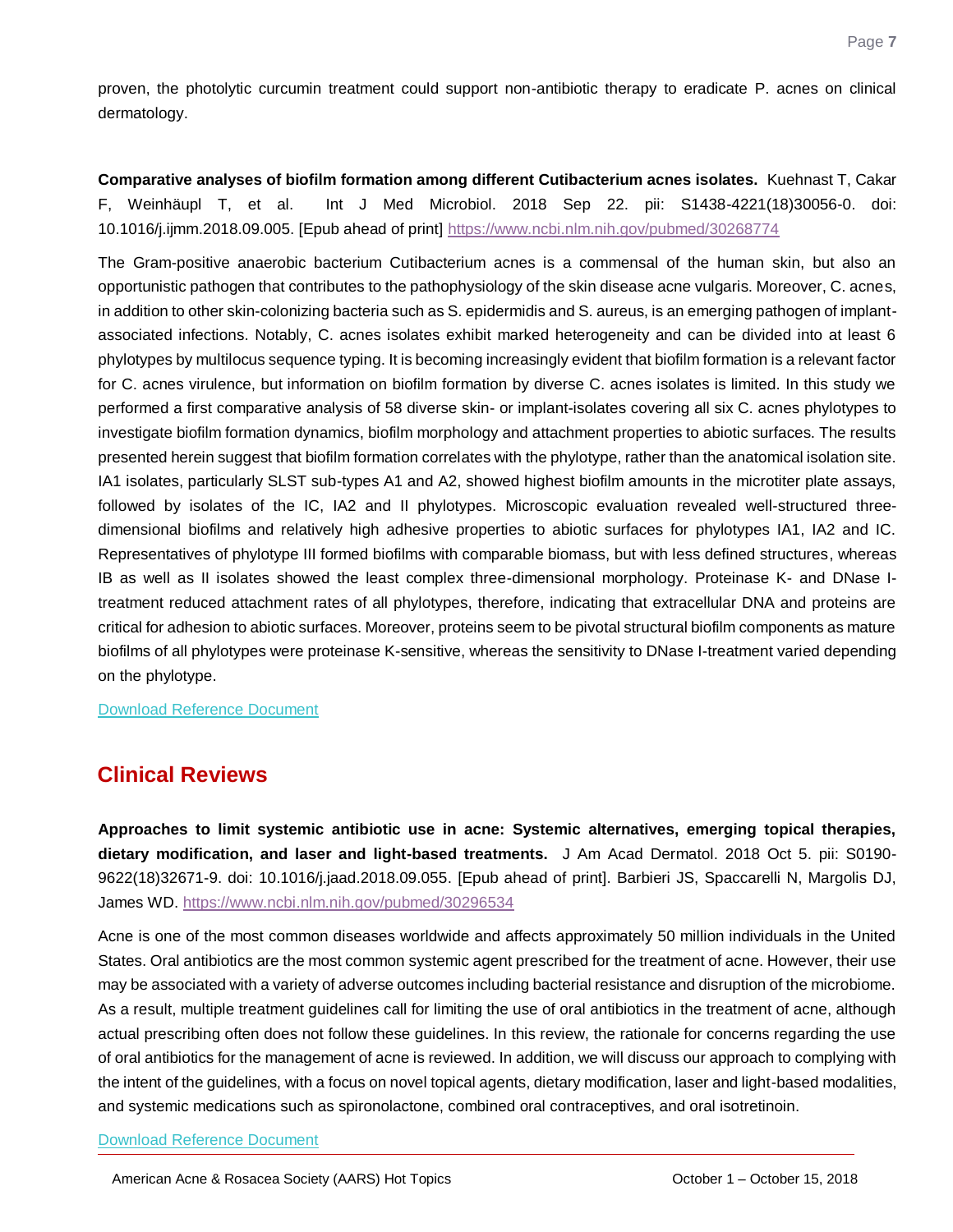<span id="page-8-0"></span>**Acute localised exanthematous pustulosis due to metronidazole.** Kostaki M, Polydorou D, Adamou E, et al. J Eur Acad Dermatol Venereol. 2018 Oct 5. doi: 10.1111/jdv.15274. [Epub ahead of print] <https://www.ncbi.nlm.nih.gov/pubmed/30288796>

A 78-year-old male patient known for hypertension consulted for a pustular eruption of the face of acute onset. The patient was receiving oral metronidazole as a treatment for rosacea and reported the sudden development of multiple pustules on the face 2 days after the initiation metronidazole. Physical examination revealed the presence of multiple minuscule, non-follicular pustules of the face on an erythematous, edematous background.

<span id="page-8-1"></span>**Long-term clinical safety of clindamycin and rifampicin combination for the treatment of hidradenitis suppurativa: A critically appraised topic**. Albrecht J, Baine PA, Ladizinski B, et al. Br J Dermatol. 2018 Oct 3. doi: 10.1111/bjd.17265. [Epub ahead of print]<https://www.ncbi.nlm.nih.gov/pubmed/30281779>

Clinical question: Can therapy with clindamycin and rifampicin be safely continued long term beyond the recommended 10 week course? Background: Clindamycin and rifampicin are used in combination to treat hidradenitis suppurativa (HS). There is no data on the efficacy and safety of clindamycin/rifampicin combination therapy for HS beyond 10 weeks. Methods: We identified the following major concerns that still lack a proper evidenced based analysis: For rifampicin: drug induced liver injury, interstitial nephritis, drug interaction and hepatic p450 3A4 enzyme induction; for clindamycin the concern was community acquired clostridium difficile infection (CA-CDI); and experience with long-term treatment. Data sources were used as appropriate to answer the question. Systematic searches were used to assess the risk of CA-CDI and experience with long term treatment with Clindamycin. Results: The risk for rifampicin induced liver injury is highest in the first 6 weeks of treatment, whereas interstitial nephritis is primarily observed during intermittent treatment. Enzyme induction due to rifampicin is usually complete after about 2 weeks of treatment, and reduces clindamycin blood levels by about 90%. Three meta-analyses identified antibiotic use as a risk factor for CA-CDI. Two of them assigned the highest risk to clindamycin. None of them stratified by the length of treatment. There is extensive experience with rifampicin, primarily for the treatment of tuberculosis. Long-term experience with clindamycin is limited. Recommendation for clinical care: The analyzed risks associated with a combination of clindamycin and rifampicin for hidradenitis suppurative cluster within the first 10 weeks. Treatment can be continued beyond 10 weeks, if clinically necessary.

### [Download Reference Document](http://files.constantcontact.com/c2fa20d1101/8da11ebd-d161-400e-a427-133eea2a1393.pdf)

<span id="page-8-2"></span>**Host-microbiome interactions and recent progress into understanding the biology of acne vulgaris.** O'Neill AM, Gallo RL. Microbiome. 2018 Oct 2;6(1):177. doi: 10.1186/s40168-018-0558-5. <https://www.ncbi.nlm.nih.gov/pubmed/30285861>

Acne is one of the most common skin diseases worldwide and results in major health care costs and significant morbidity to severely affected individuals. However, the pathophysiology of this disorder is not well understood. Hostmicrobiome interactions that affect both innate and adaptive immune homeostasis appear to be a central factor in this disease, with recent observations suggesting that the composition and activities of the microbiota in acne is perturbed. Staphylococcus epidermidis and Cutibacterium acnes (C. acnes; formerly Propionibacterium acnes) are two major inhabitants of the skin that are thought to contribute to the disease but are also known to promote health by inhibiting the growth and invasion of pathogens. Because C. acnes is ubiquitous in sebaceous-rich skin, it is typically labeled as the etiological agent of acne yet it fails to fulfill all of Koch's postulates. The outdated model of acne progression proposes that increased sebum production promotes over-proliferation of C. acnes in a plugged hair follicle, thereby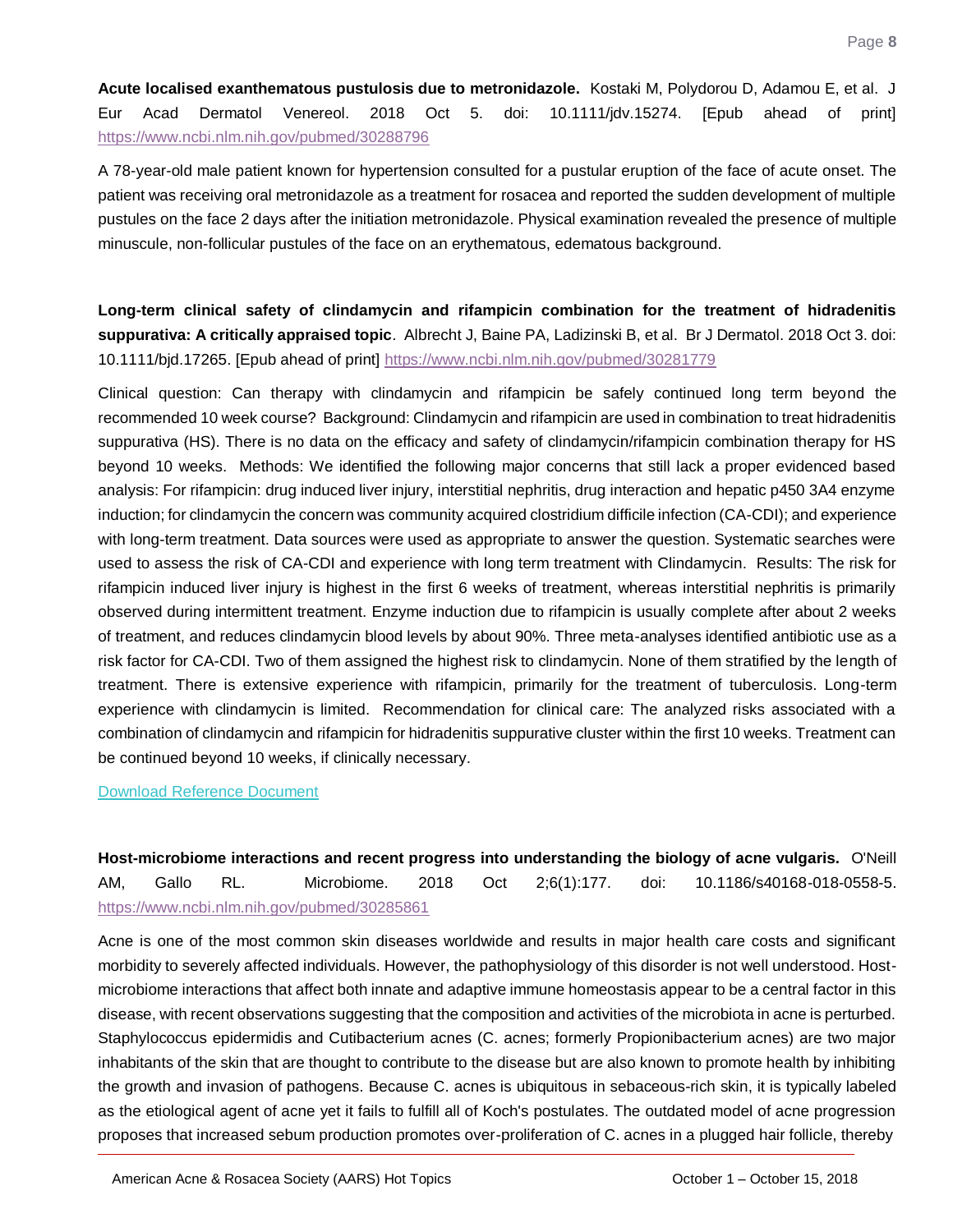driving inflammation. In contrast, growing evidence indicates that C. acnes is equally abundant in both unaffected and acne-affected follicles. Moreover, recent advances in metagenomic sequencing of the acne microbiome have revealed a diverse population structure distinct from healthy individuals, uncovering new lineage-specific virulence determinants. In this article, we review recent developments in the interactions of skin microbes with host immunity, discussing the contribution of dysbiosis to the immunobiology of acne and newly emerging skin microbiome-based therapeutics to treat acne.

### [Download Reference Document](http://files.constantcontact.com/c2fa20d1101/b97cbcb8-ce8f-4b56-a532-9e93ecbd80c5.pdf)

<span id="page-9-0"></span>**Trends in utilization of topical medications for treatment of rosacea in the United States (2005-2014) - a cohort analysis.** Lev-Tov H, Rill JS, Liu G, Kirby JS. J Am Acad Dermatol. 2018 Oct 1. pii: S0190-9622(18)32650-1. doi: 10.1016/j.jaad.2018.09.039. [Epub ahead of print]<https://www.ncbi.nlm.nih.gov/pubmed/30287319>

Rosacea is a common inflammatory skin disorder (1.3-2.1% prevalence). In addition to gentle skin care and sun protection, metronidazole or azelaic acid are considered first-line topical therapy for papulopustular rosacea and topical alphaagonists are first-line topical therapy for erythrotelangiectatic rosacea. The aim of this study is to evaluate real-world topical rosacea therapy utilization and costs. We carried a retrospective cohort analysis of the MarketScan® Commercial Claims and Encounters database ("the database"). The validated Database consists of reimbursed claims of approximately 50 million employees per year covered under private insurance plans across the United States. Uniquely the database can track an individual across payers, geographical locations, and contains demographic data, dates, and costs for services, procedures, and pharmacy claims. Costs were adjusted for inflation and are reported in 2015 US dollars. During 1/1/05-12/31/14, 72,173 adults were continuously enrolled with a diagnosis of rosacea, defined as two or more claims for ICD-9 695.3 over 18 months by a dermatologist, primary care provider and/or an ophthalmologist. Most patients (86%, n= 62,074) were treated with topical agents and only 6% (n= 4463) were treated with oral therapy exclusively (a discussion of oral therapy in this cohort is presented elsewhere). Single agent topical therapy was used for 75.8% (n=47,035), while 24.2% (n=15,039) received combination topical therapy. Metronidazole and azelaic acid was the most common combination regimen. Branded topical medications were utilized by more patients than generic versions (n=50,334 versus n=39,621, respectively). The mean (standard deviation [SD]) annual cost of topical therapy per patient was \$308.02 (314.71) and \$160.37 (209.53) for branded and generic medications, respectively (p<0.0001). The potential annual per patient cost saving by switching from branded medication to a generic was \$147.65. Our study is limited by its retrospective nature, lack of Medicare and Medicaid claims and dependency on ICD-9 code of rosacea that has not been validated. However, validity is supported by the high proportion with dermatologist care. In summary, an important proportion of patients (24.2%) received combination topical therapy. These medications are thought to work by similar mechanisms (antiinflammatory, anti-oxidant and KLK5 modulation) and to our knowledge have not been studied together. Also, combination therapy is not discussed in most guidelines. We defined the cost of a topical medication as the sum of insurance payments, patient copay and deductible per medication, over a year. We found the mean annual cost of topical therapy for branded medications per person was nearly twice the cost of generics, despite the rise in generic drug costs. Thus, there is an opportunity to save healthcare costs, nearly \$7.5 million annually for this cohort. Importantly, we analyzed the data from a healthcare system point-of-view which provides more realistic overall cost analysis and is different from patient point-of-view in which for example coupons and other discounts reduce immediate out-of-pocket expense, but increase societal cost. Our analysis suggests there is an opportunity to increase utilization of generic medications and that combination topical therapy is commonly used. In addition, more research is needed to determine the most efficacious rosacea therapies. Topical therapy is common, 86% in this study, and may have lower adverse effects, yet topical agents can be more expensive than systemic medications.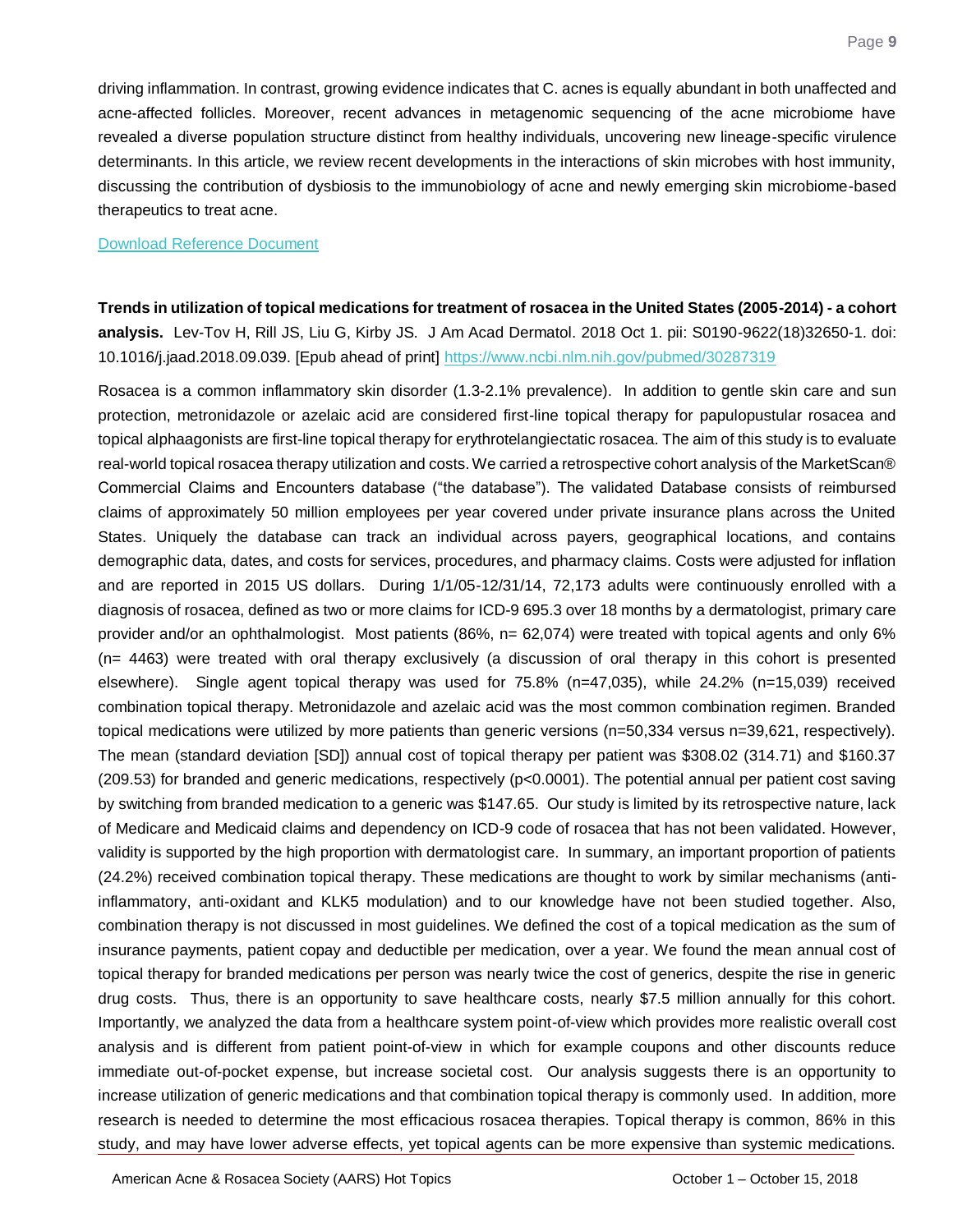This is pertinent given that about 24% of patients received combination topical therapy. More cost-effectiveness studies for rosacea therapy could inform providers, patients, and future guidelines.

[Download Reference Document](http://files.constantcontact.com/c2fa20d1101/bb5009ad-79e7-42e6-8ee3-15713597537d.pdf)

<span id="page-10-0"></span>**Overall and subgroup prevalence of acne vulgaris among patients with hidradenitis suppurativa.** Wertenteil S, Strunk A, Garg A. J Am Acad Dermatol. 2018 Oct 1. pii: S0190-9622(18)32651-3. doi: 10.1016/j.jaad.2018.09.040. [Epub ahead of print] [https://www.ncbi.nlm.nih.gov/pubmed/?term=Overall+and+Subgroup+Prevalence+of+Acne+Vulgaris+Among+Patie](https://www.ncbi.nlm.nih.gov/pubmed/?term=Overall+and+Subgroup+Prevalence+of+Acne+Vulgaris+Among+Patients+with+Hidradenitis+Suppurativa) [nts+with+Hidradenitis+Suppurativa](https://www.ncbi.nlm.nih.gov/pubmed/?term=Overall+and+Subgroup+Prevalence+of+Acne+Vulgaris+Among+Patients+with+Hidradenitis+Suppurativa)

Background: Evidence establishing the link between acne vulgaris (AV) and hidradenitis suppurativa (HS) is limited, and the burden of AV in this group is unknown. Objective: To determine prevalence of AV among adults with HS, and to determine the strength of this association. Methods: Cross-sectional analysis identifying adults with AV among HS and non-HS patients using electronic health records data from a population-based sample of over 55 million patients. Results: Prevalence of AV among adults with HS was 15.2% (7,315 /48,050), compared to 2.9% (497,360 /16,899,470) for adults without HS (p<0.001). Prevalence was greatest among HS patients who were female (5,870/35,790; 16.4%), ages 18-44 years (5,260/28,870; 18.2%), non-white (3,120/17,825); 17.5%), obese (5,430/35,135; 15.5%), and had PCOS (685/2,385; 28.7%). HS patients had 4.51 [95% CI 4.40-4.63] times the odds of having AV compared to non-HS patients, and the higher likelihood of having AV persisted across all HS subgroups. The association between HS and AV was generally stronger for patients who were male, aged ≥ 65 years, non-whites, and obese. Limitations: Influence of disease severity in HS, or in acne, on the strength of the association could not be assessed. Conclusion: Patients with HS may benefit from assessment of acne status and optimization of comanagement strategies.

[Download Reference Document](http://files.constantcontact.com/c2fa20d1101/710a8fcb-774a-471f-a1d5-7b0f8eb994af.pdf)

### **Patient Counseling/Communication**

<span id="page-10-1"></span>**Acne stigma linked to lower overall Q of L.** DermWire, Practical Dermatolgy. Wednesday, October 03, 2018. <http://practicaldermatology.com/dermwire/2018/10/03/acne-stigma-linked-to-lower-overall-q-of-l>

Acne patients perceived social stigma negatively affects their quality of life, according to a new study from the University of Limerick. In the survey of 271 people with acne, those whose negative perceptions of how society viewed their appearance had higher psychological distress levels and further physical symptoms such as sleep disturbance, headaches and gastrointestinal problems. Females in the study reported greater impairment of life quality and more symptoms than males. Acne severity was significantly correlated with health-related quality of life and psychological distress, the study showed. University of Limerick researchers Aisling O'Donnell and Jamie Davern conducted the study to investigate whether acne sufferers' perceptions of stigmatization significantly predicts psychological and physical health outcomes; specifically health-related quality of life, psychological distress, and somatic symptoms. "We know from previous research that many acne sufferers experience negative feelings about their condition, but we have never before been able to draw such a direct link between quality of life and perception of social stigma around acne," says Aisling O'Donnell of the Department of Psychology and Centre for Social Issues Research at UL, in a news release. "The findings of this study echo previous research showing that individuals with